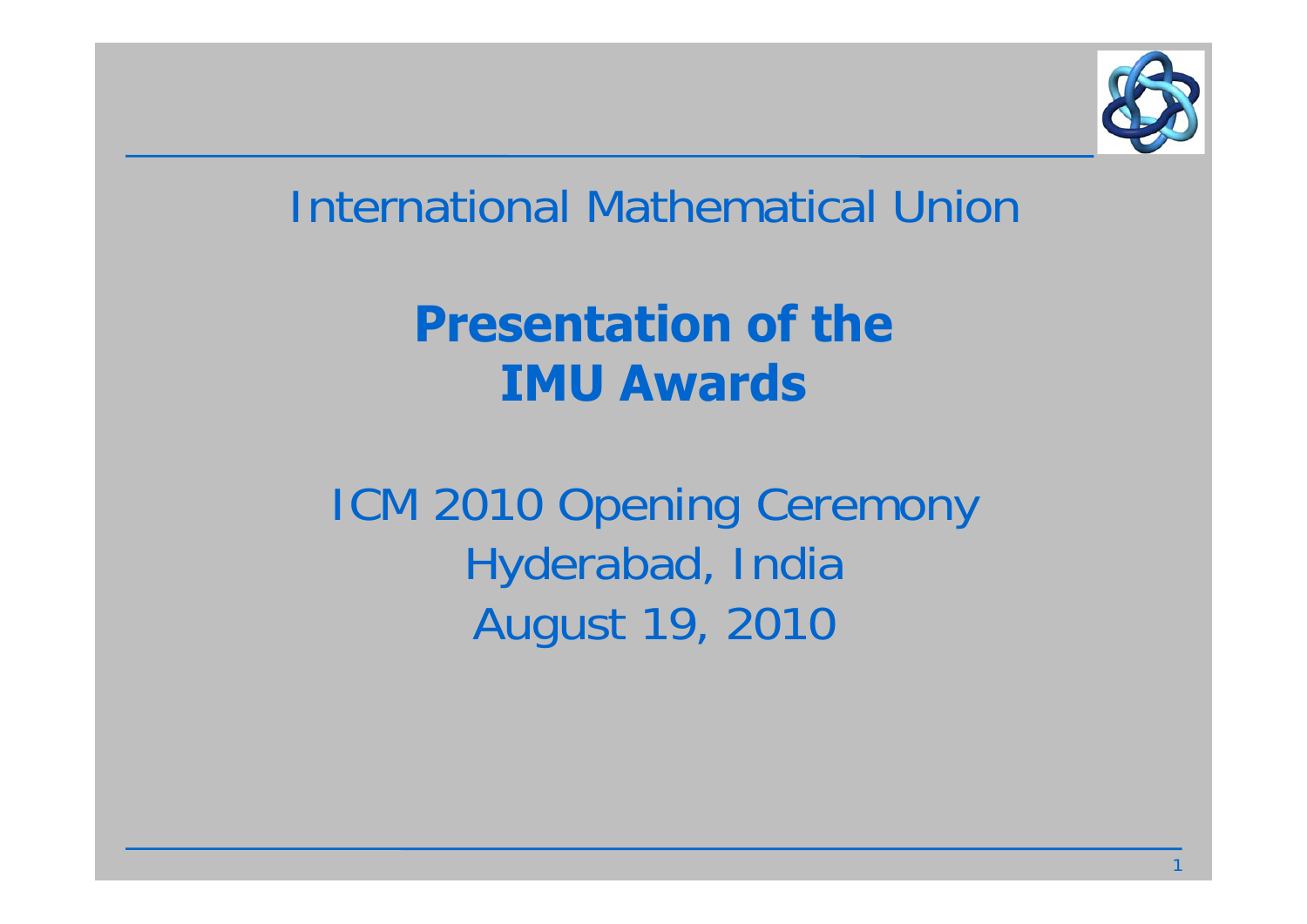

## **Presentation of theFields Medal Winners 2010**

by the Fields Medal Committee Chair IMU President László Lovász, Hungary, citations read by IMU Secretary Martin Grötschel, Germany, medals awarded by the Honourable President of India Shrimati Pratibha Patil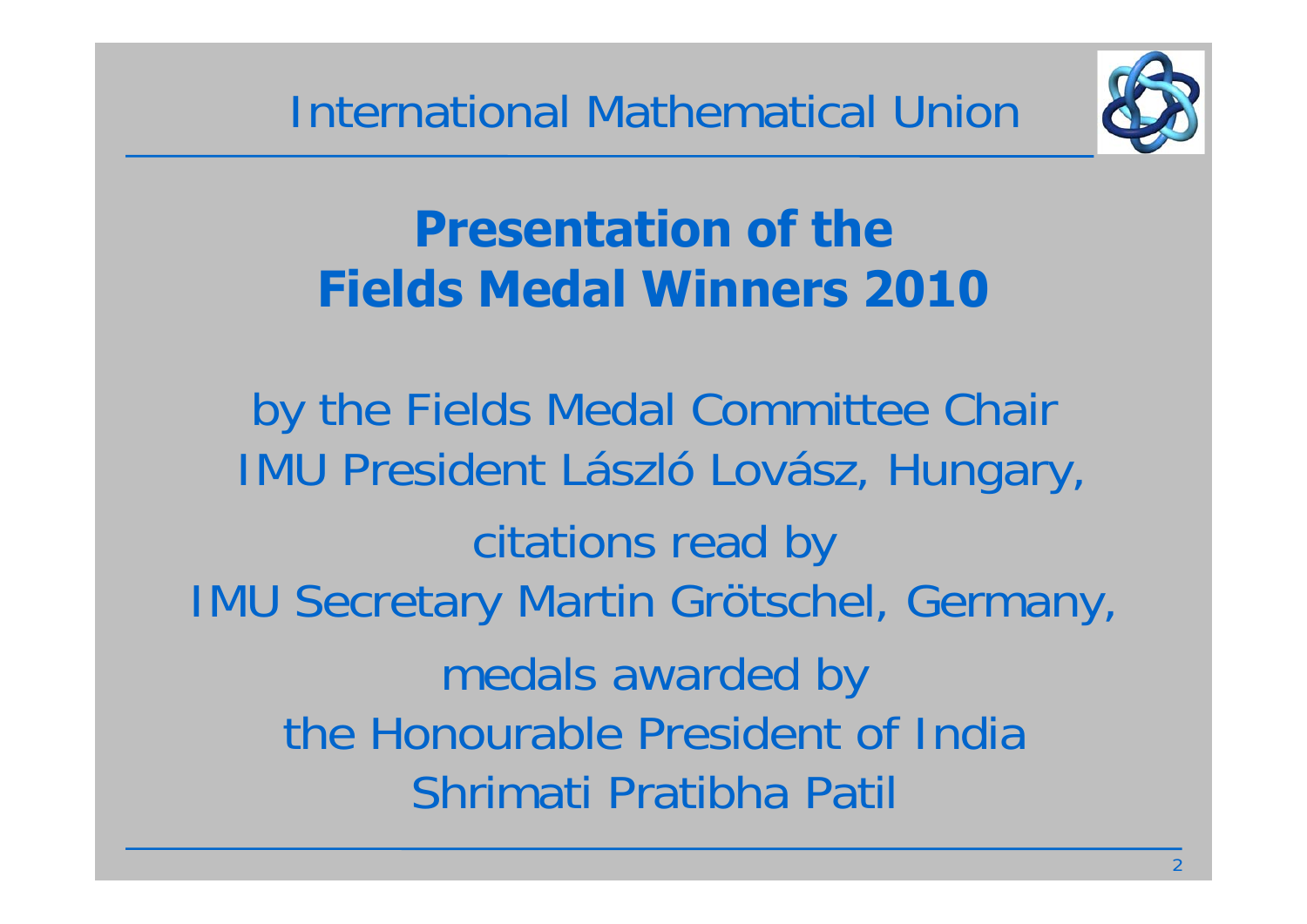

#### **Chair**

László Lovász, Eötvös Loránd University, Budapest, Hungary

#### **Members**

Corrado De Concini, Università di Roma "La Sapienza", Italy Yakov Eliashberg, Stanford University, USA Peter Hall, University of Melbourne, Australia Timothy Gowers, University of Cambridge, UK Ngaiming Mok, University of Hong Kong, Hong Kong Stefan Müller, Inst. for Appl. Mathematics, U. of Bonn, Germany Peter Sarnak, Institute for Advanced Study, Princeton, USA Karen Uhlenbeck, University of Texas, Austin, USA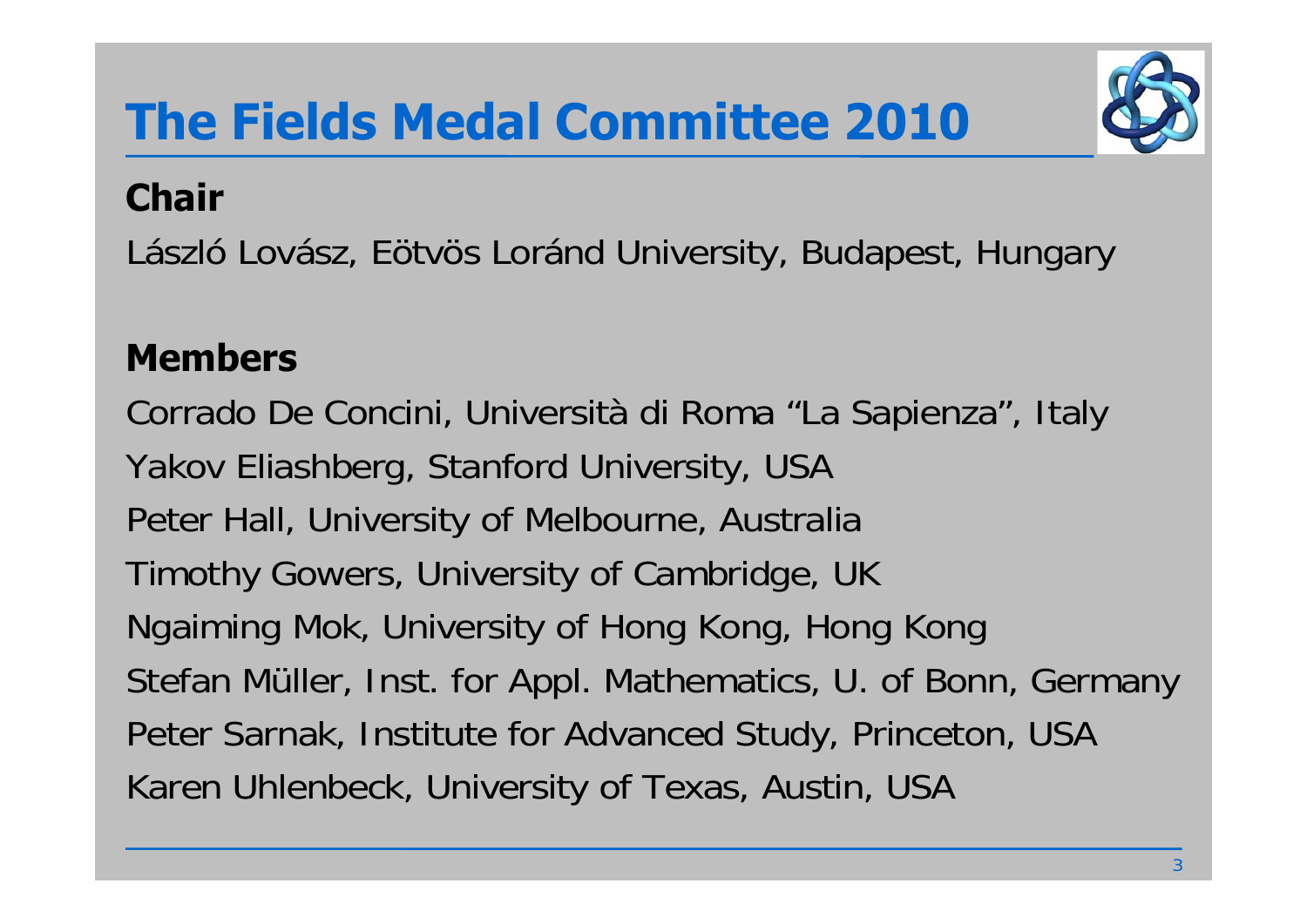### **The Fields Medals**







The Fields Medal was first awarded in 1936. It recognizes outstanding mathematical achievement for existing work and for the promise of future achievement.

A candidate's 40th birthday must not occur before January 1st of the year of the Congress at which the Fields Medals are awarded.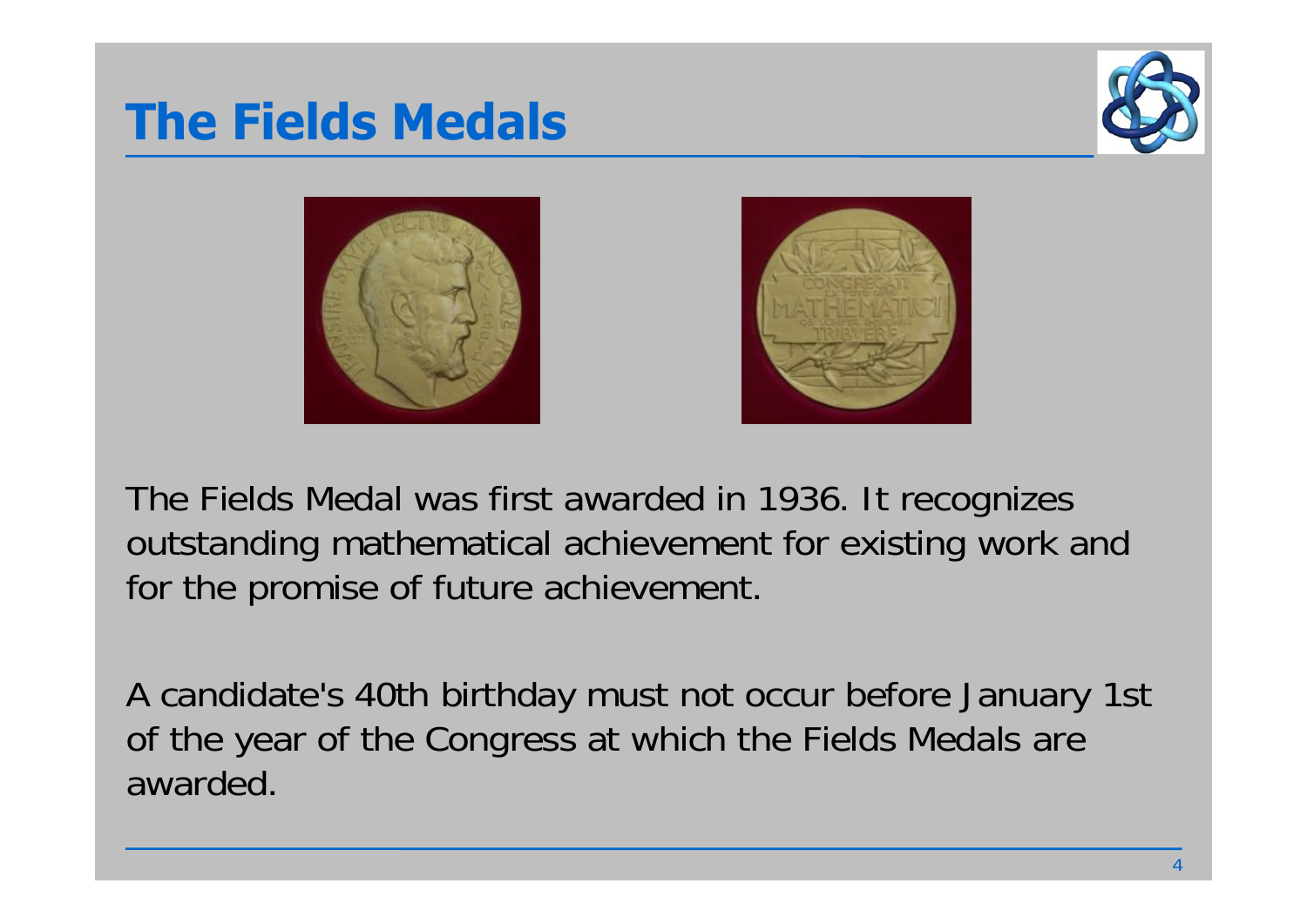#### **Elon Lindenstrauss**

of Hebrew University, Jerusalem, Israel and Princeton University, Princeton, NJ, USA

"For his results on measure rigidity in ergodic theory, and their applications to number theory."



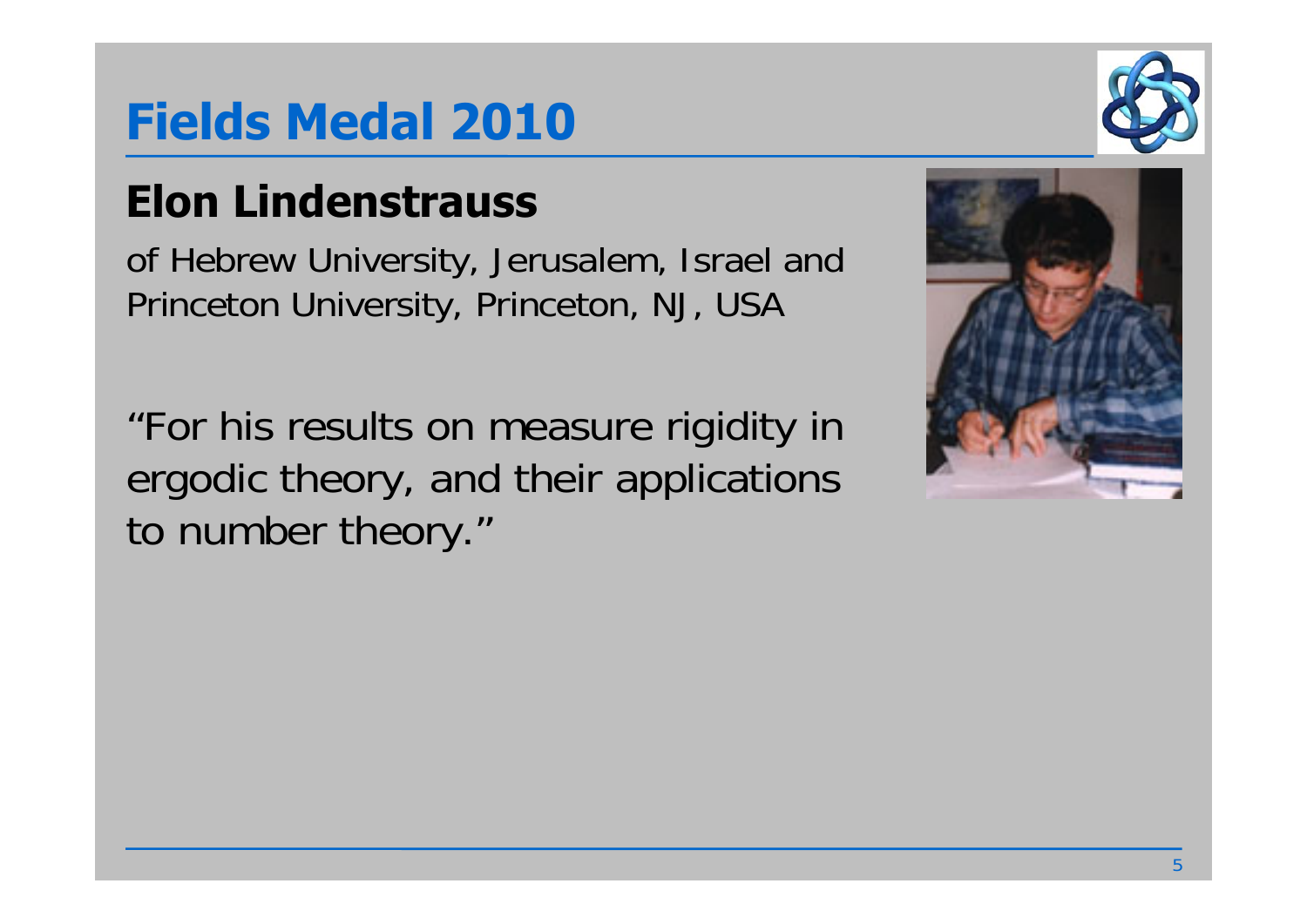# **Ngô B ảo Châu**

of Université Paris-Sud, Orsay, France

"For his proof of the Fundamental Lemma in the theory of automorphic forms through the introduction of new algebro-geometric methods."



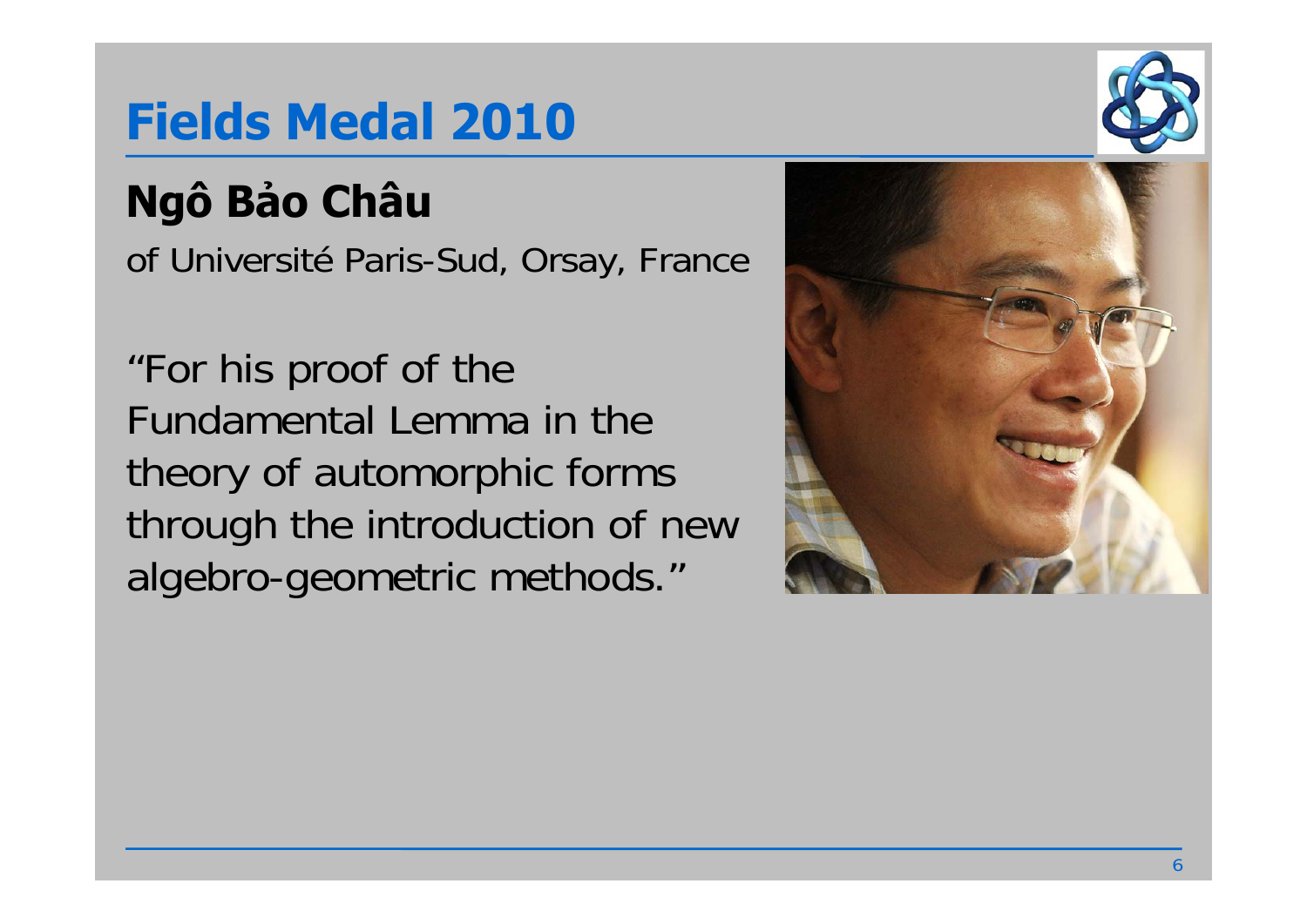#### **Stanislav Smirnov**

Université de Genève, Switzerland

"For the proof of conformal invariance of percolation and the planar Ising model in statistical physics."



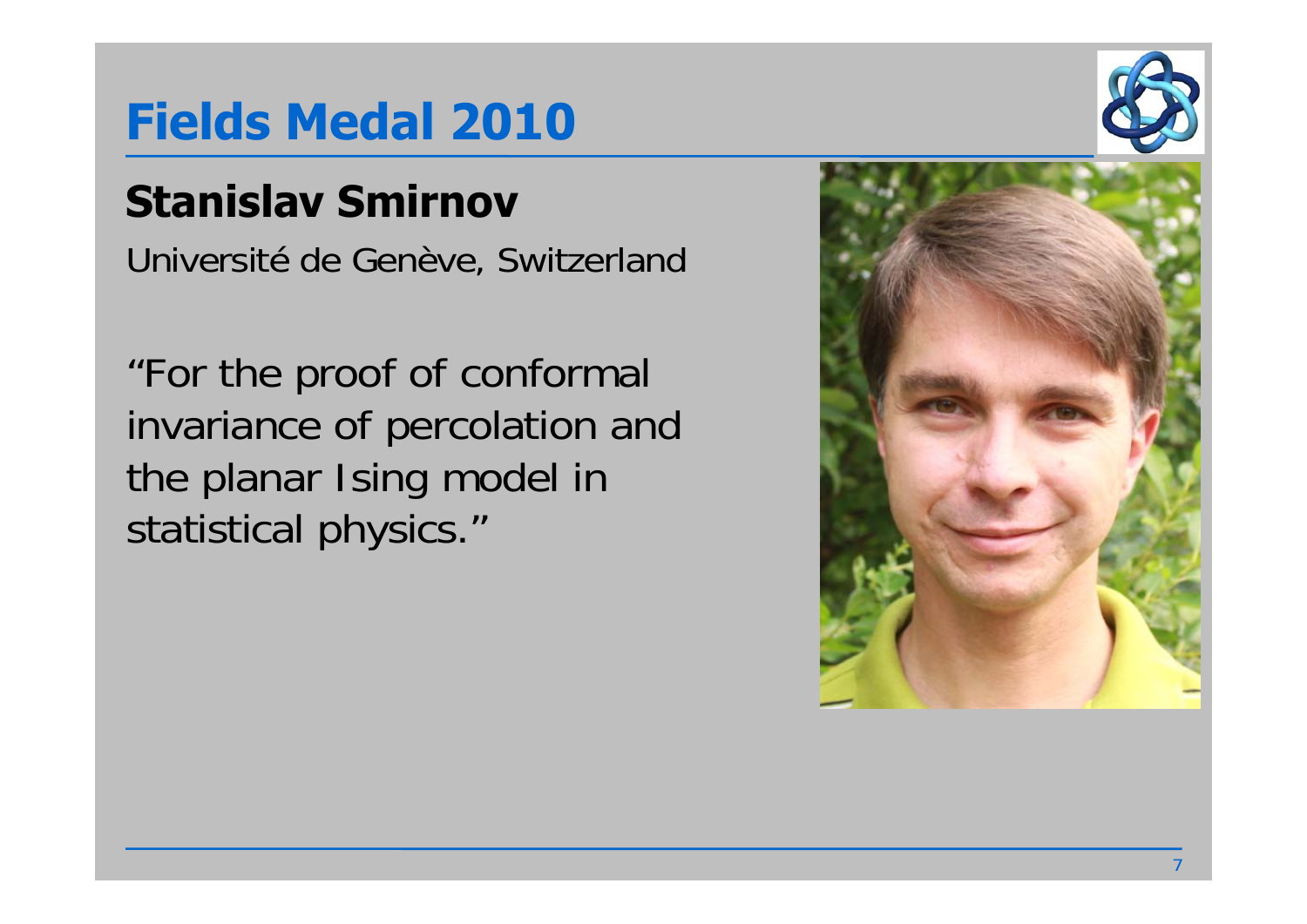# **Cédric Villani**

Institut Henri Poincaré, Paris, France

"For his proofs of nonlinear Landau damping and convergence to equilibrium for the Boltzmann equation."



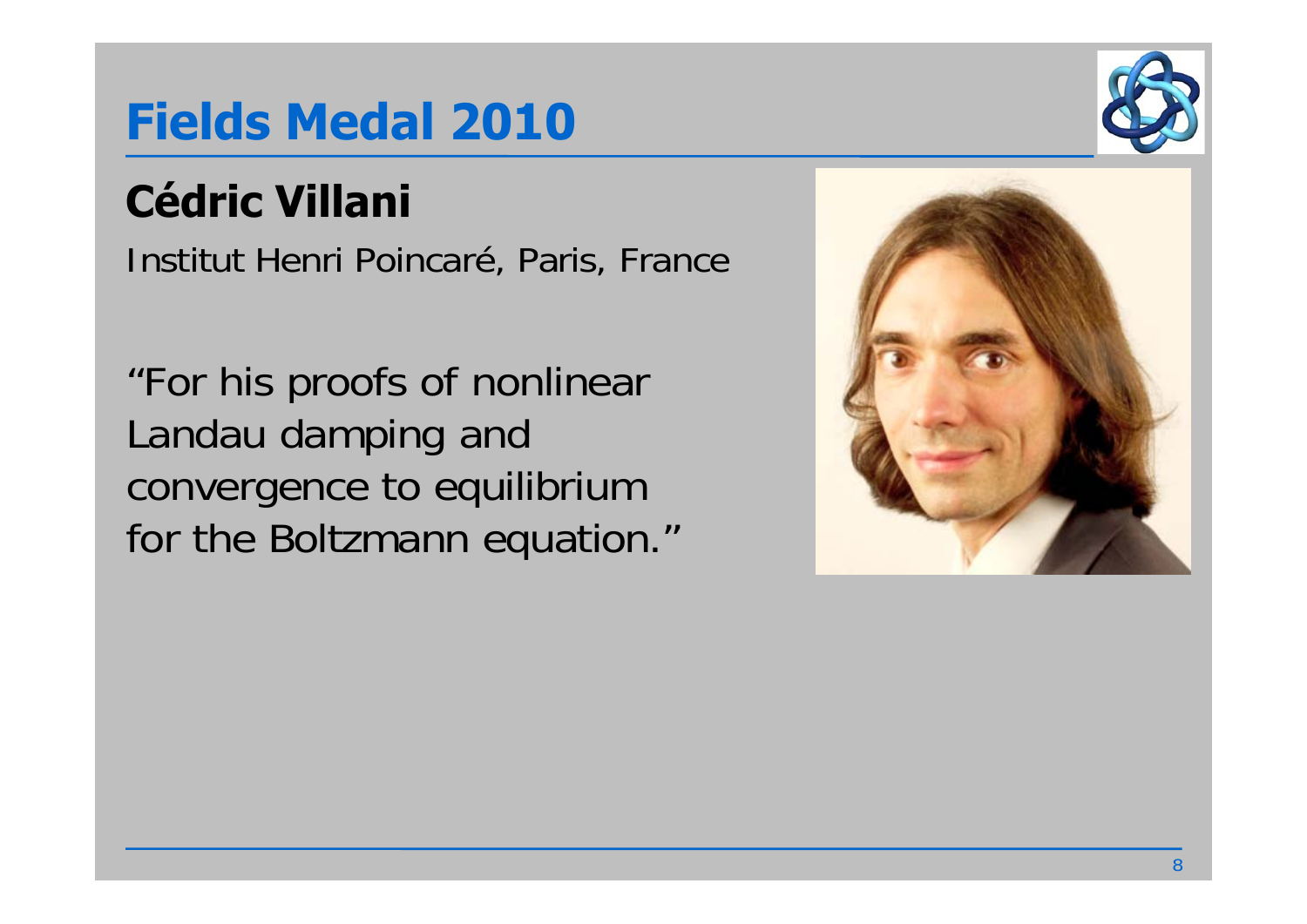

#### International Mathematical Union

### **Presentation of the Winner Rolf Nevanlinna Prize 2010**

by the Nevanlinna Prize Committee Chair Ravindran Kannan, India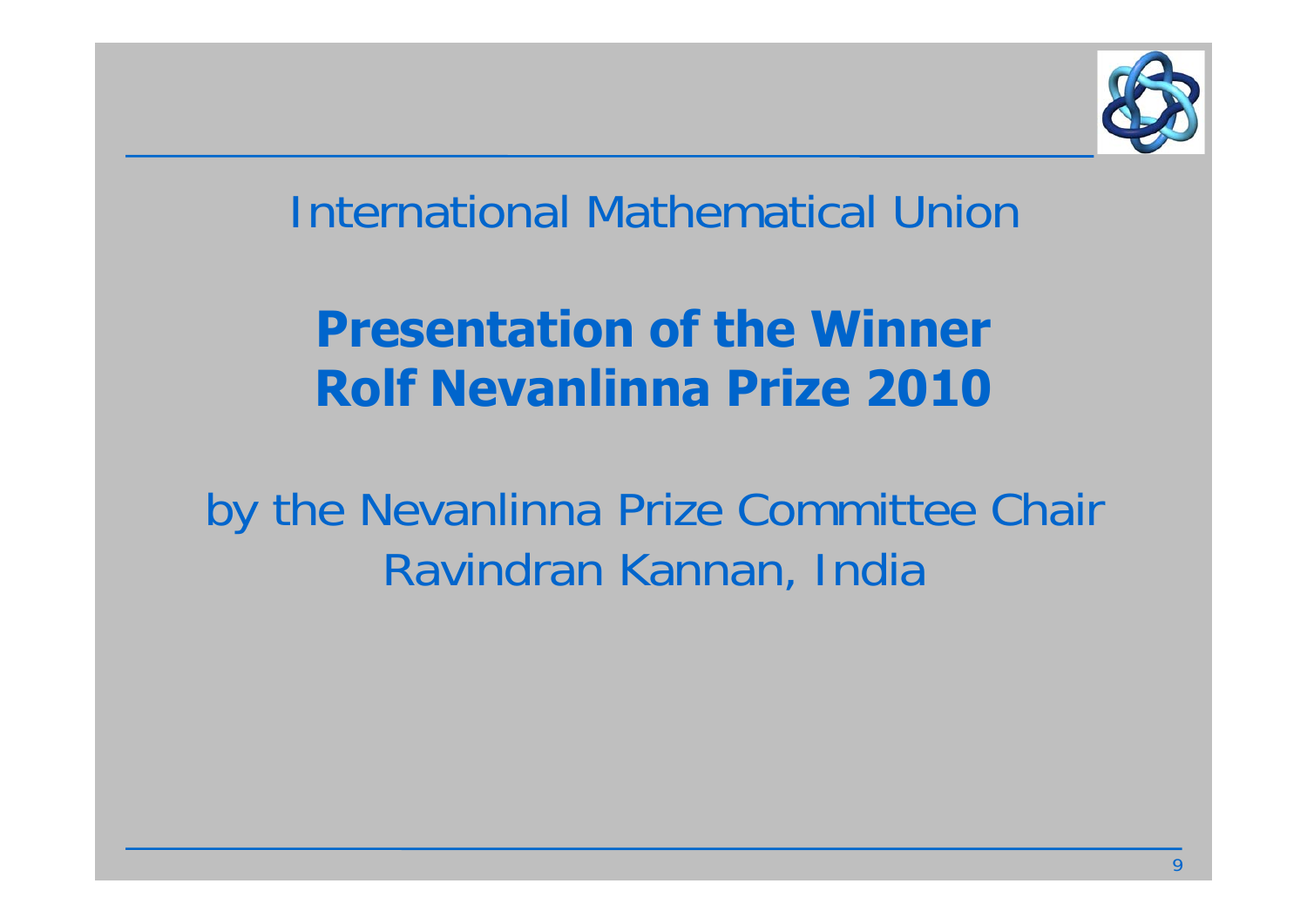

#### **Chair**

Ravindran Kannan, Microsoft Research Labs, India

#### **Members**

Stanley Osher, University of California, Los Angeles, USA Olivier Pironneau, University of Paris VI, France Madhu Sudan, MIT and Microsoft Research, USA Emo Welzl, ETH Zürich, Switzerland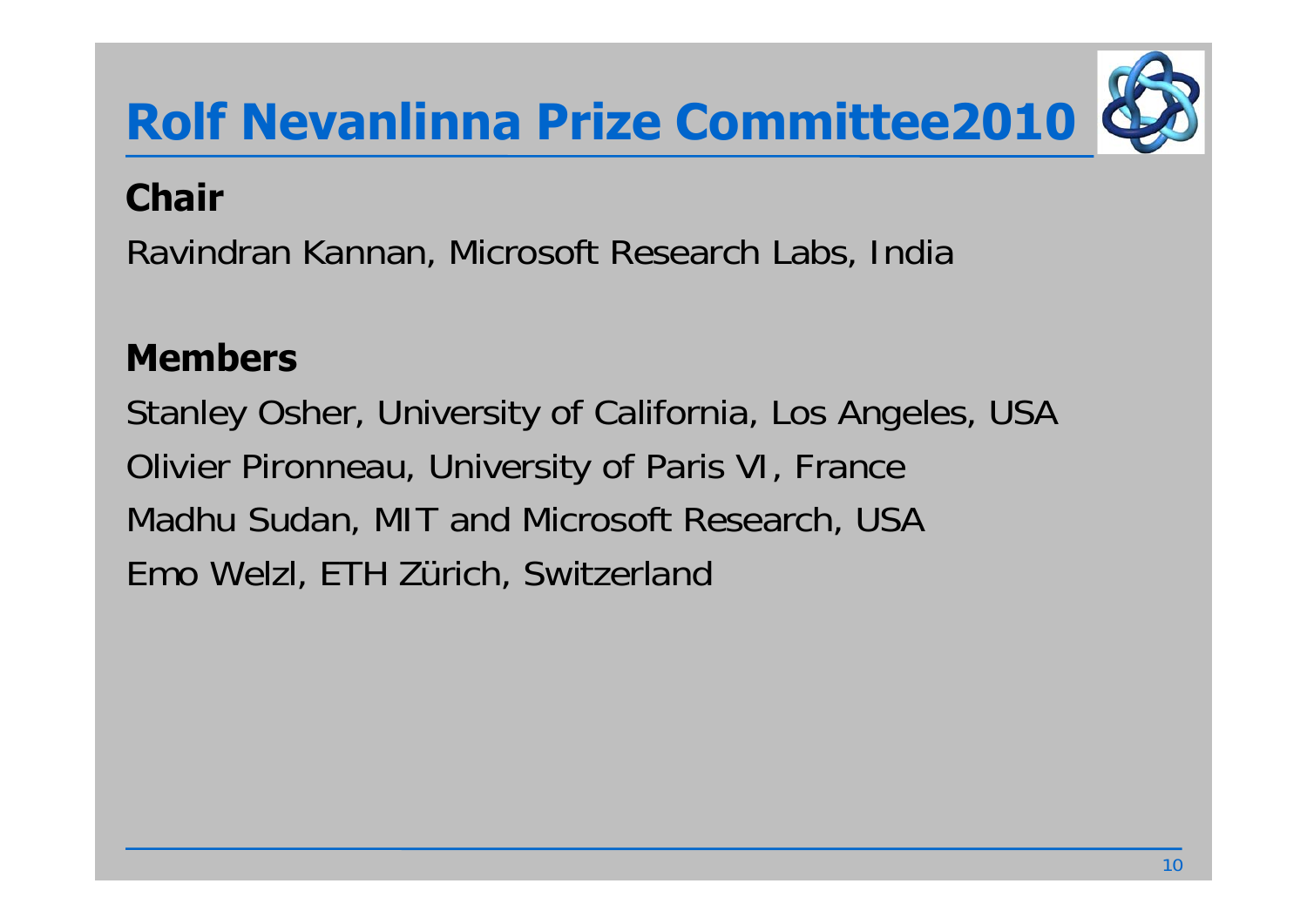## **The Rolf Nevanlinna Prize**





The Rolf Nevanlinna Prize is awarded, since 1982, for outstanding contributions in Mathematical Aspects of Information Sciences.

A candidate's 40th birthday must not occur before January 1st of the year of the Congress at which the Prize is awarded.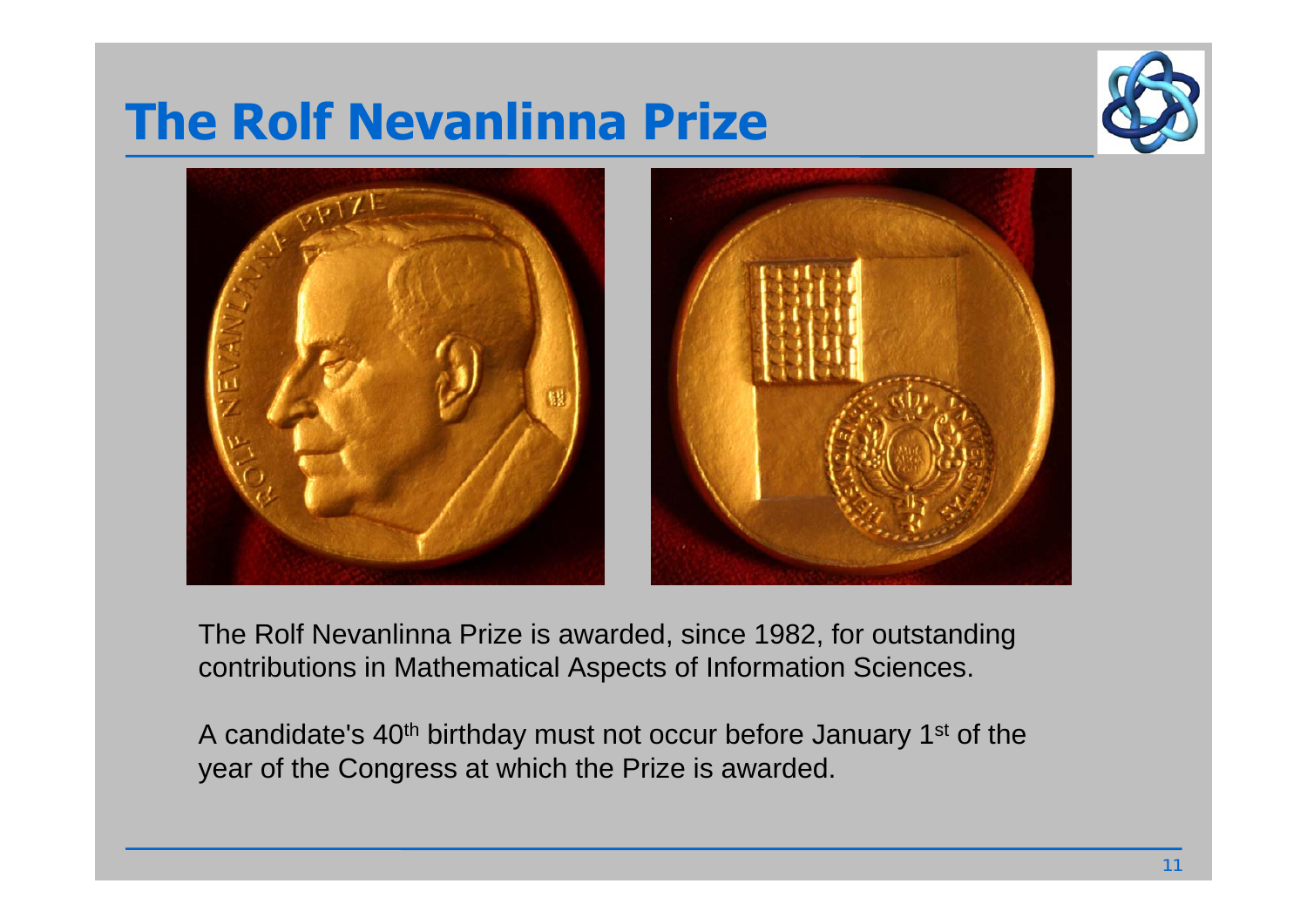## **The Rolf Nevanlinna Prize 2010**

### **Daniel Spielman**

Yale University, New Haven, CT, USA

"For smoothed analysis of Linear Programming, algorithms for graph-based codes and applications of graph theory to Numerical Computing."

Check presented by Pertti Mattila representing the University of Helsinki and the Finish Academy of Science and Letters



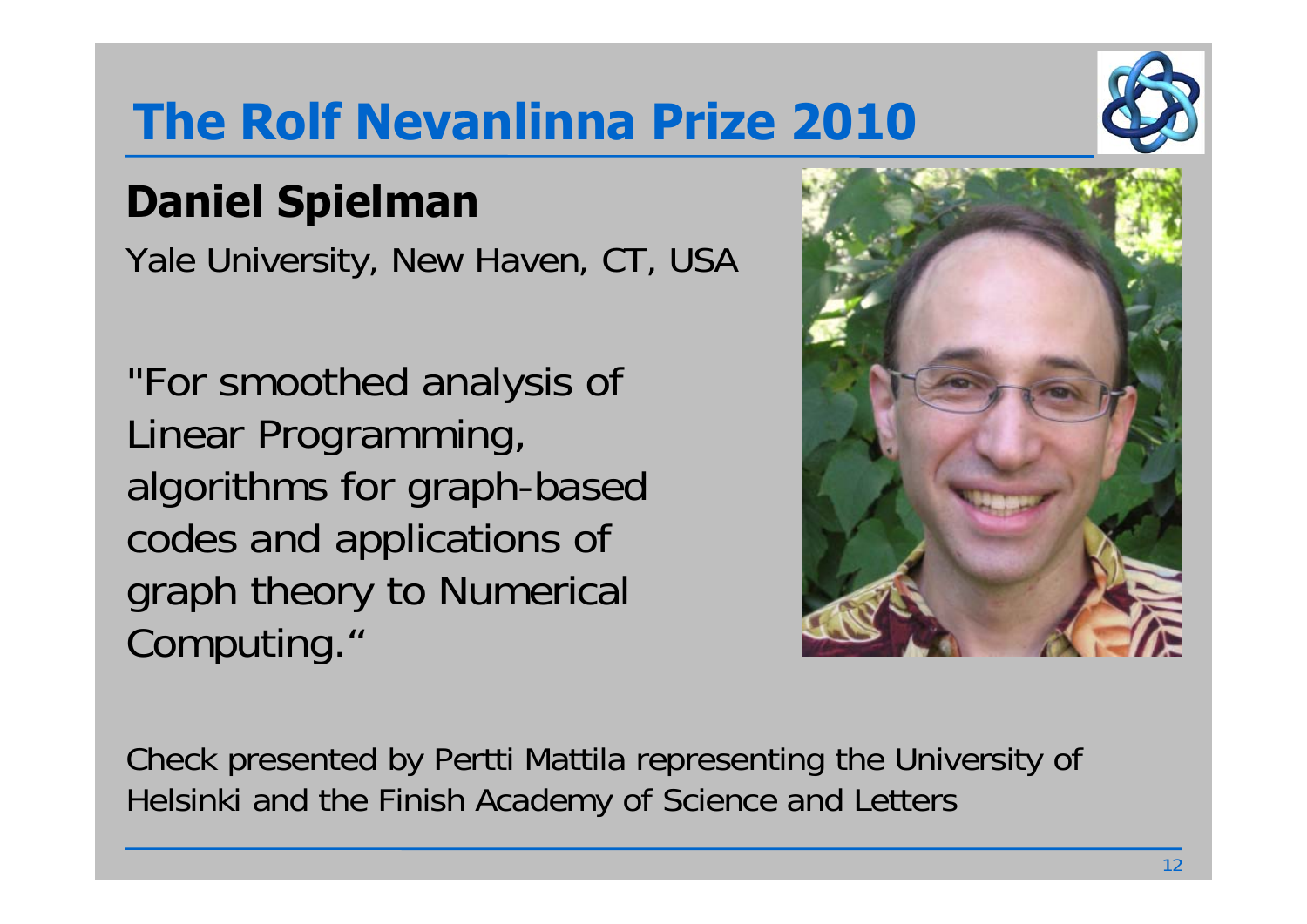

#### International Mathematical Union

### **Presentation of the Winner Carl Friedrich Gauss Prize for Applications of Mathematics 2010**

by the Gauss Prize Committee Chair Wolfgang Dahmen, Germany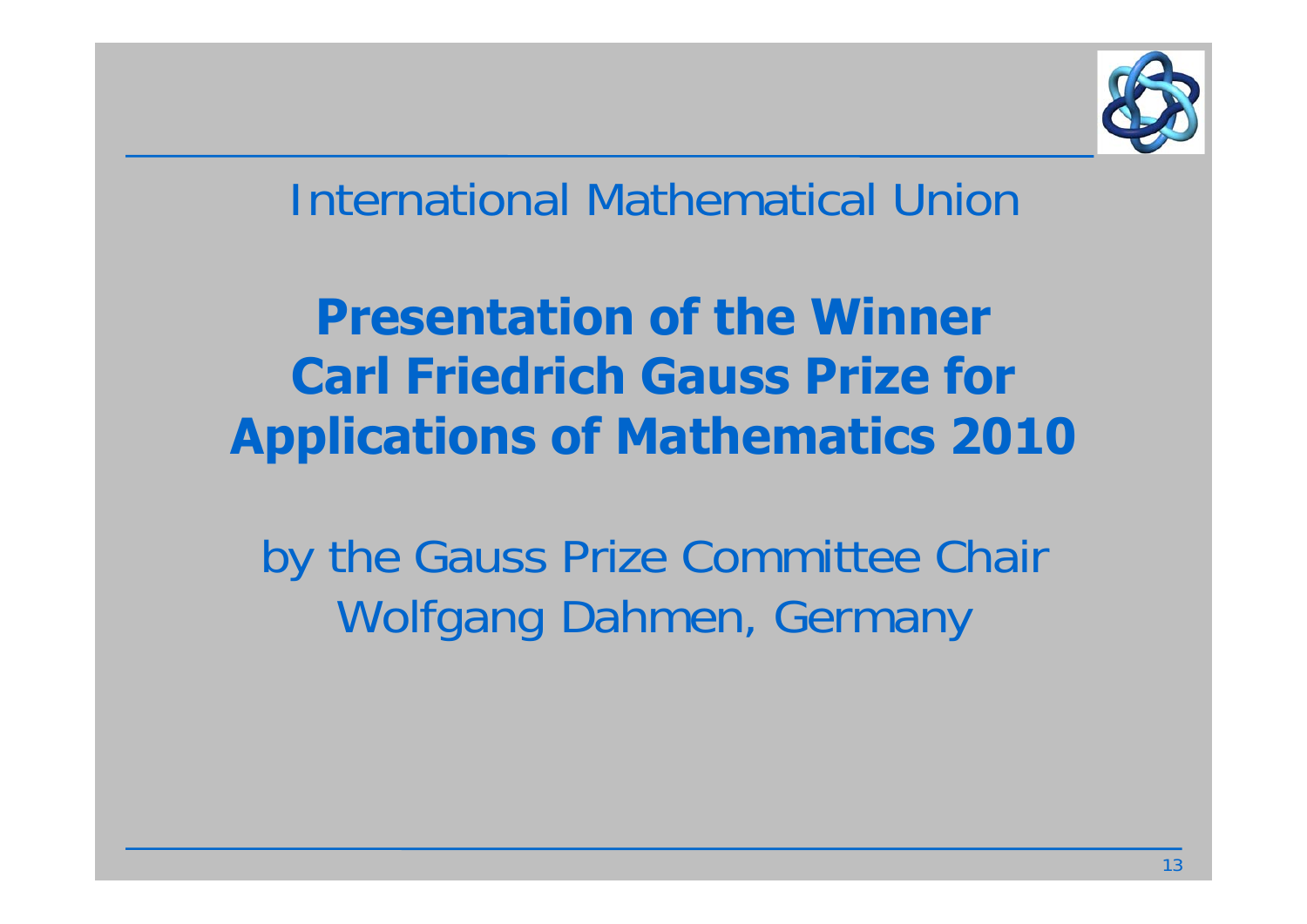## **Gauss Prize Committee 2010**



#### **Chair**

Wolfgang Dahmen, RWTH Aachen, Germany

#### **Members**

Rolf Jeltsch, ETH Zürich, Switzerland Servet Martinez Aguilera, Universidad de Chile, Chile William R. Pulleyblank, IBM, USA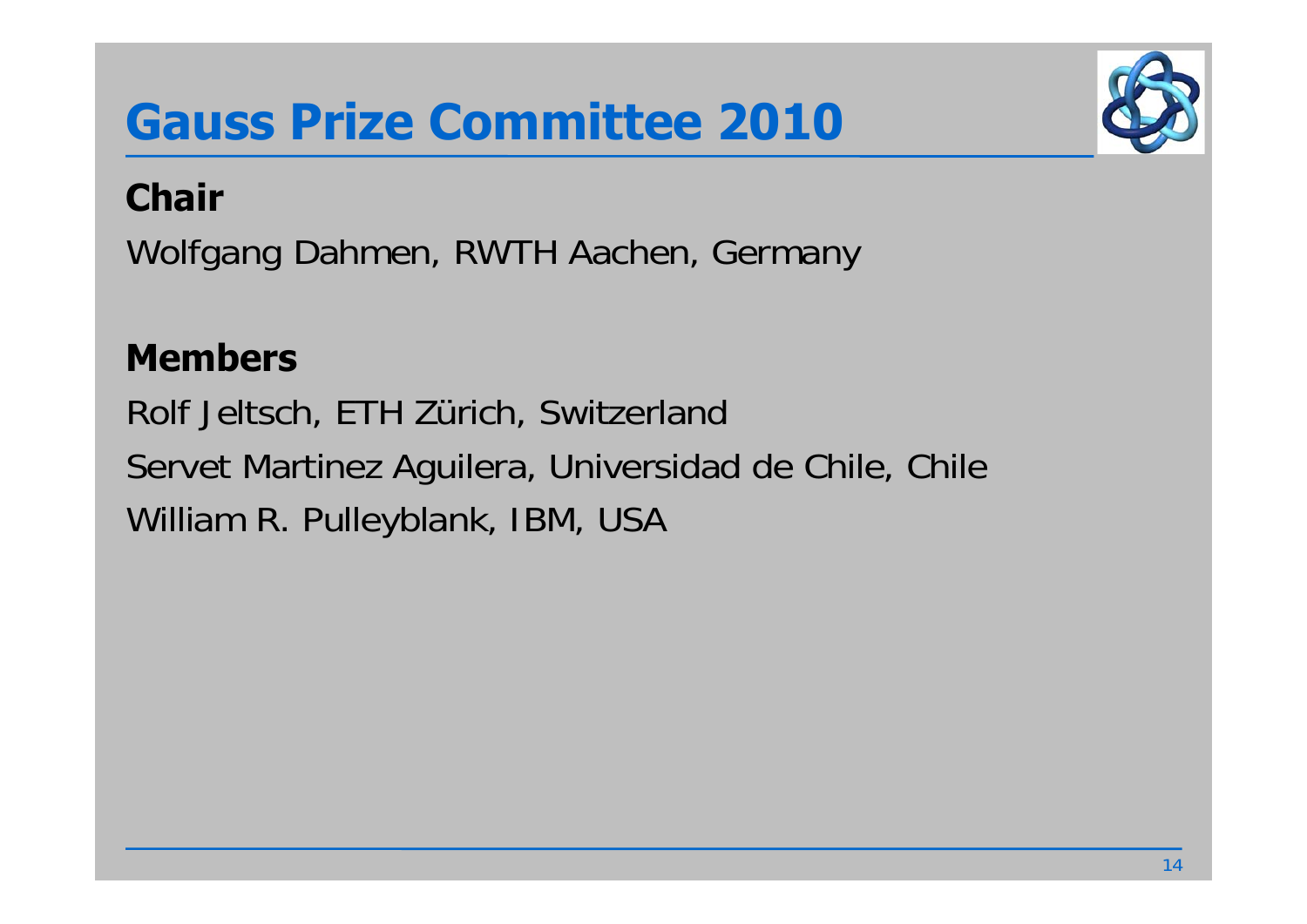## **The Carl Friedrich Gauss Prize**





designed by Jan Arnold

... is to be awarded for outstanding mathematical contributions with a significant and lasting impact on applications outside mathematics...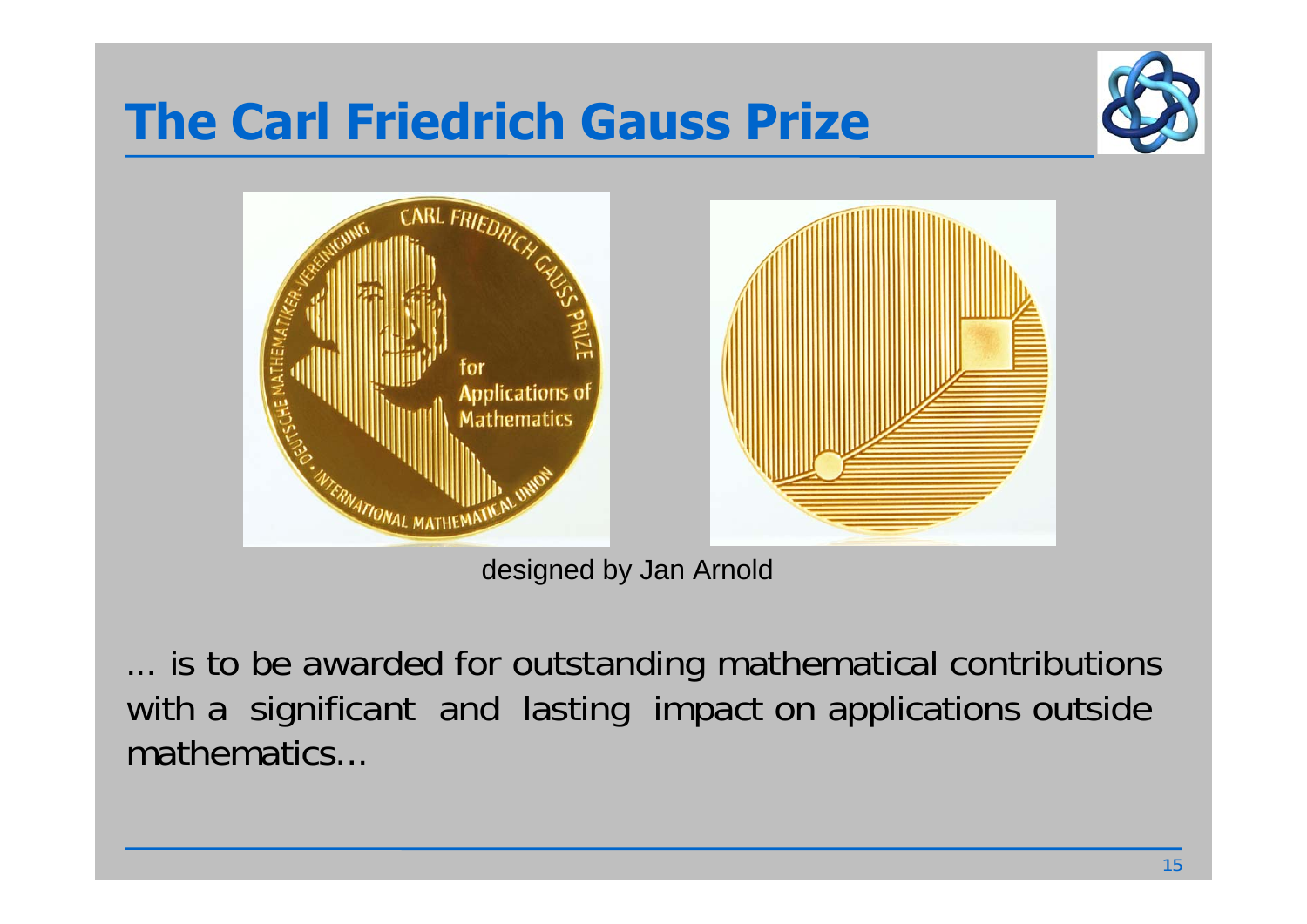### **A mixed crowd** ...across traditional borders...





Oberwolfach, May 1992, Courtesy of Oberwolfach Association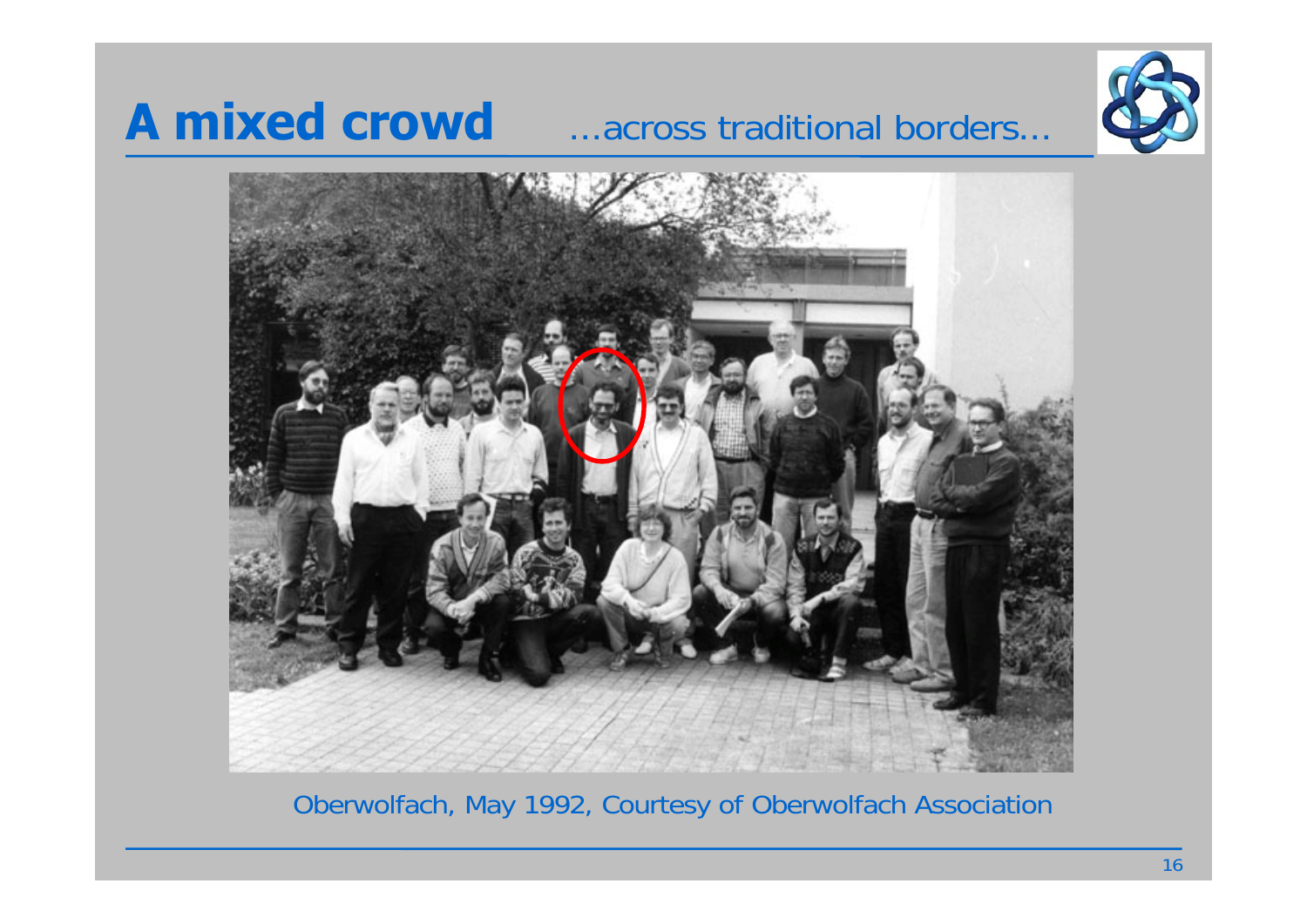## **Carl Friedrich Gauss Prize 2010**

#### IMU and DMV jointly award the Gauss Prize for Applications of Mathematics to **Yves Meyer.**

His foundational contributions, with a new multiresolution paradigm and wavelet bases as focal points, revolutionized signal-and image processing, opened new perspectives to statistical estimation, and led to optimal preconditioners in large scale numerical simulation.



Born: July 19, 1939

Affiliation: Professor Emeritus at École normale supérieure de Cachan

Check presented by Wolfgang Lück representing DMV.

![](_page_16_Picture_8.jpeg)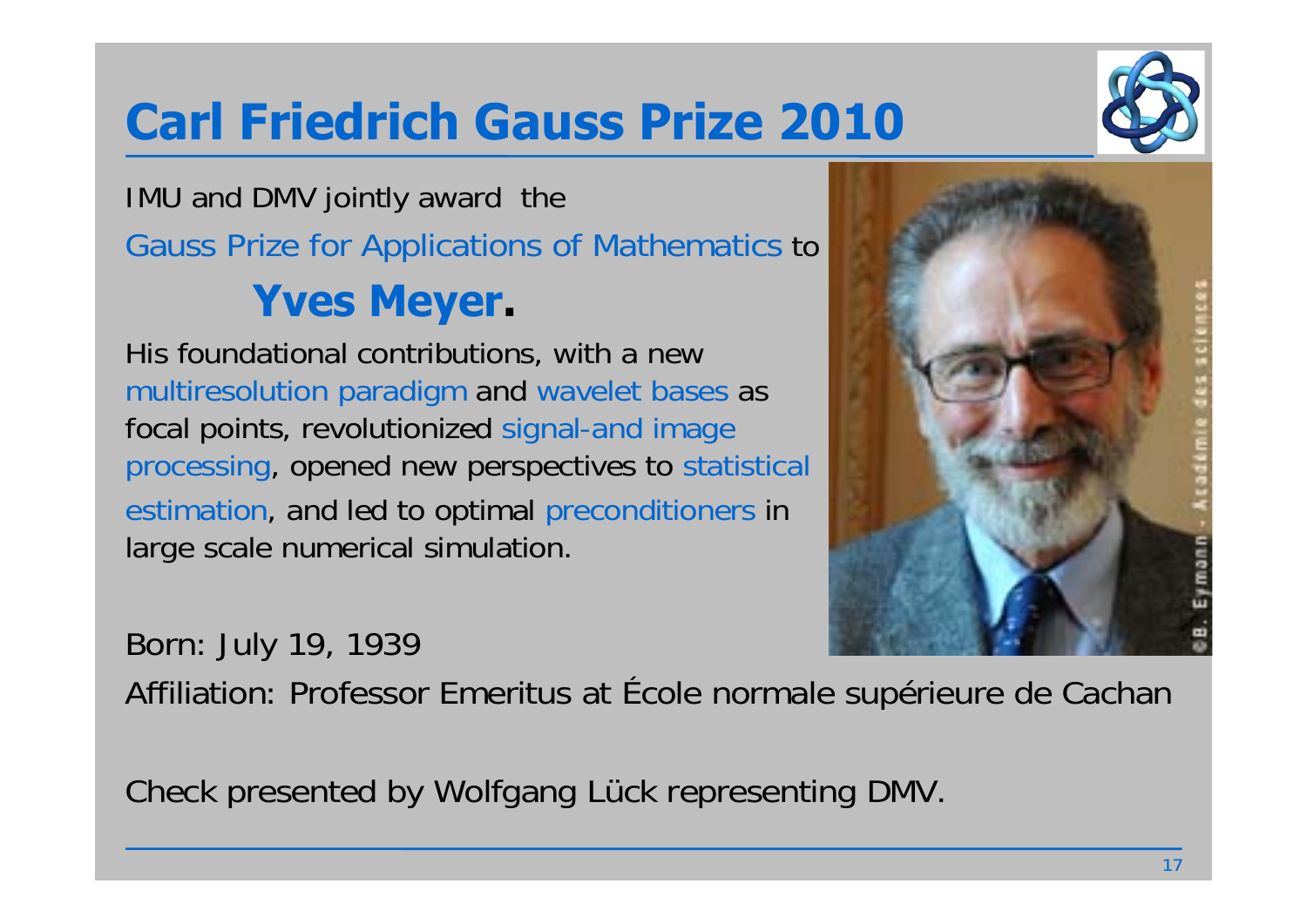#### **Toutes nos félicitations !**

![](_page_17_Picture_1.jpeg)

![](_page_17_Picture_2.jpeg)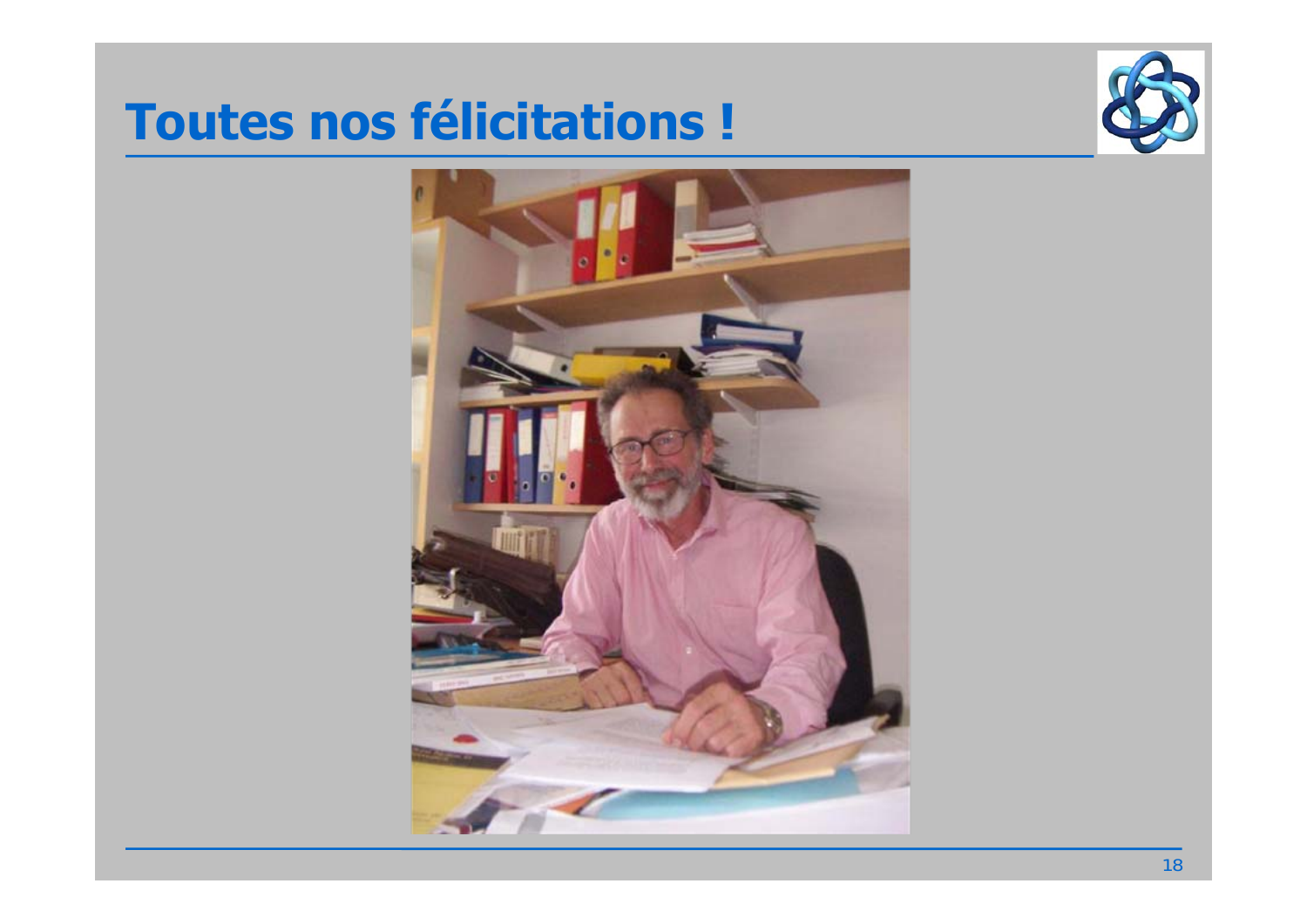![](_page_18_Picture_0.jpeg)

#### International Mathematical Union

### **Presentation of the Winner Chern Medal Award 2010**

by the Chern Prize Committee Member Robert Bryant, USA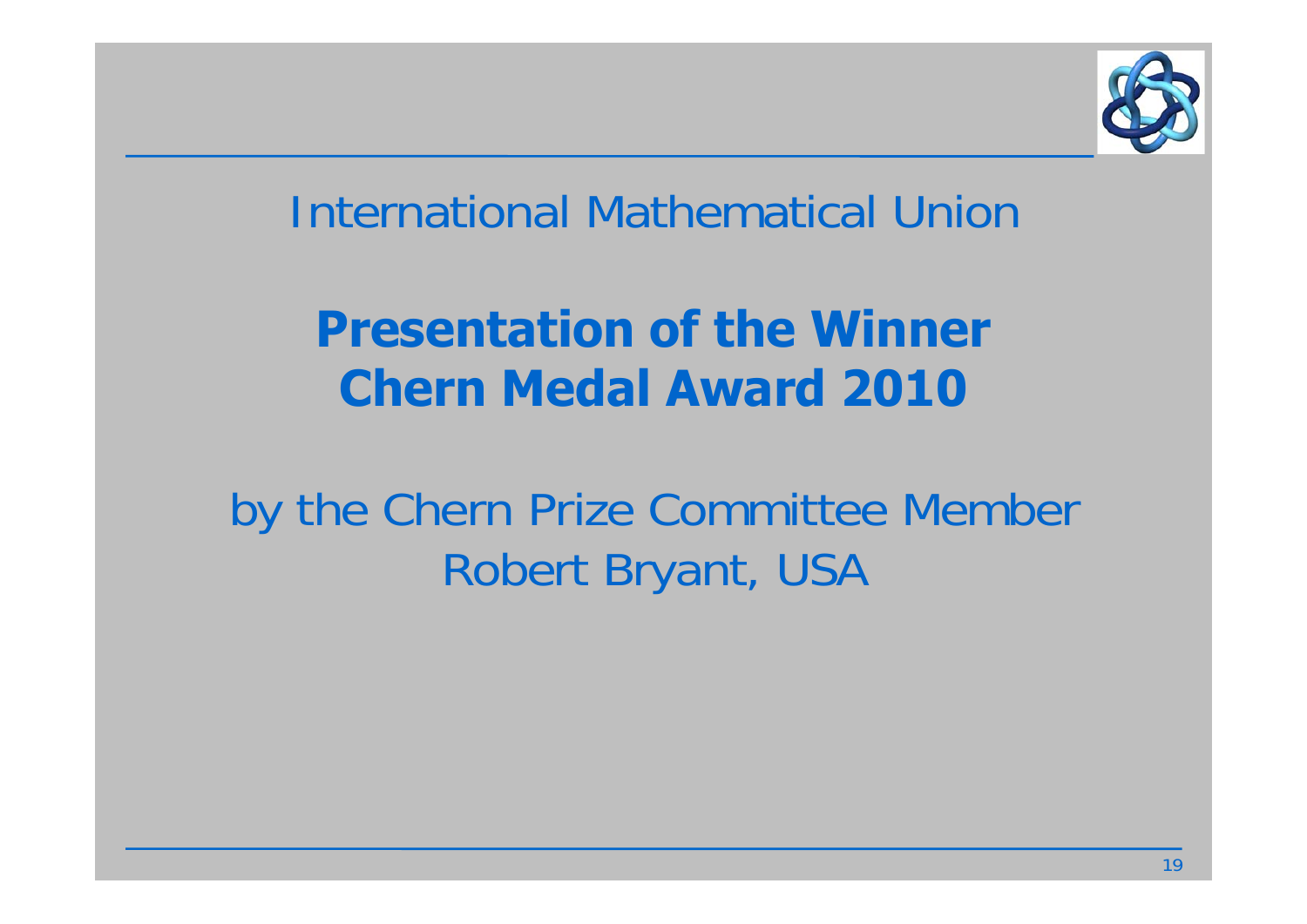# **Chern Medal Committee 2010**

![](_page_19_Picture_1.jpeg)

#### **Chair**

Phillip A. Griffiths, Institute for Advanced Study, Princeton, USA

#### **Members**

Robert Bryant, MSRI, Berkeley, USA Gerd Faltings, Max Planck Inst. for Mathematics, Bonn, Germany Fanghua Lin, Courant Institute, New York University, USA Wendelin Werner, Université Paris-Sud 11, France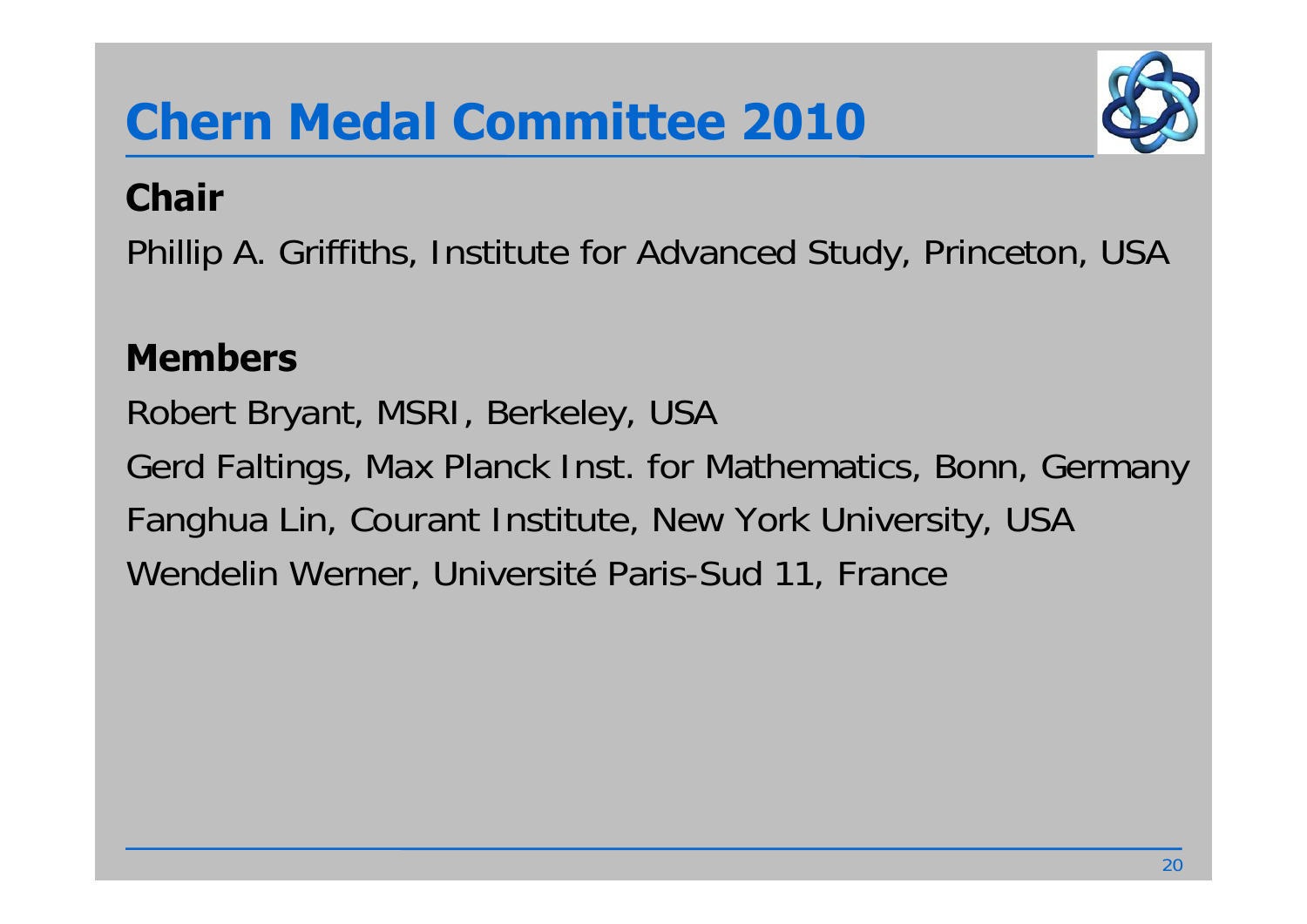## **The Chern Medal**

![](_page_20_Picture_1.jpeg)

![](_page_20_Picture_2.jpeg)

![](_page_20_Picture_3.jpeg)

Professor Shiing-Shen Chern devoted his life to mathematics, both in active research and education, and in nurturing the field whenever the opportunity arose. He obtained fundamental results in the area of differential geometry and introduced many students to mathematical research.

The Medal is to be awarded, this year for the first time, to an individual whose lifelong outstanding achievements in the field of mathematics warrant the highest level of recognition.